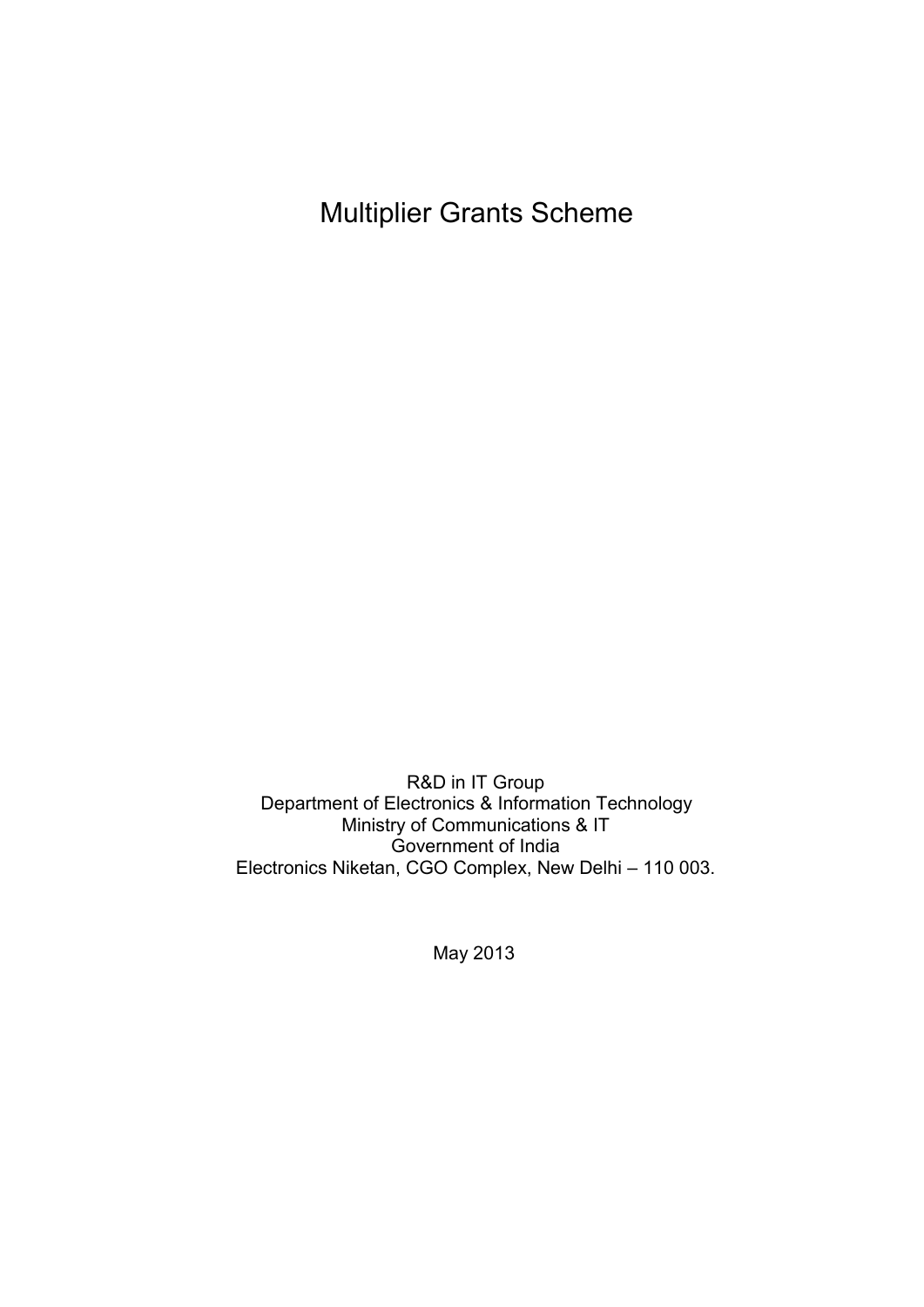# **Contents**

| 1. Title of the Scheme                                                                                                                                  | 3             |
|---------------------------------------------------------------------------------------------------------------------------------------------------------|---------------|
| 2. Aim                                                                                                                                                  | 3             |
| 3. Objectives                                                                                                                                           | 3             |
| 4. Scope                                                                                                                                                | 3-4           |
| 5. Description                                                                                                                                          | 4-5           |
| 6. Implementation Mechanism                                                                                                                             | 6             |
| 7. Resource Provisions                                                                                                                                  | 6             |
| 8. Benefits                                                                                                                                             | 7             |
| Annexure-1: Terms and Conditions Governing Grants                                                                                                       | $8 - 10$      |
| Annexure-2: Application form for submission of joint R&D project<br>proposal by the industry and academic/ Government<br>R&D Lab in the proposed Scheme | $\dots$ 11-20 |
| Annexure-3: Suggestive list of items to be included in the formal<br>Agreement                                                                          | 21            |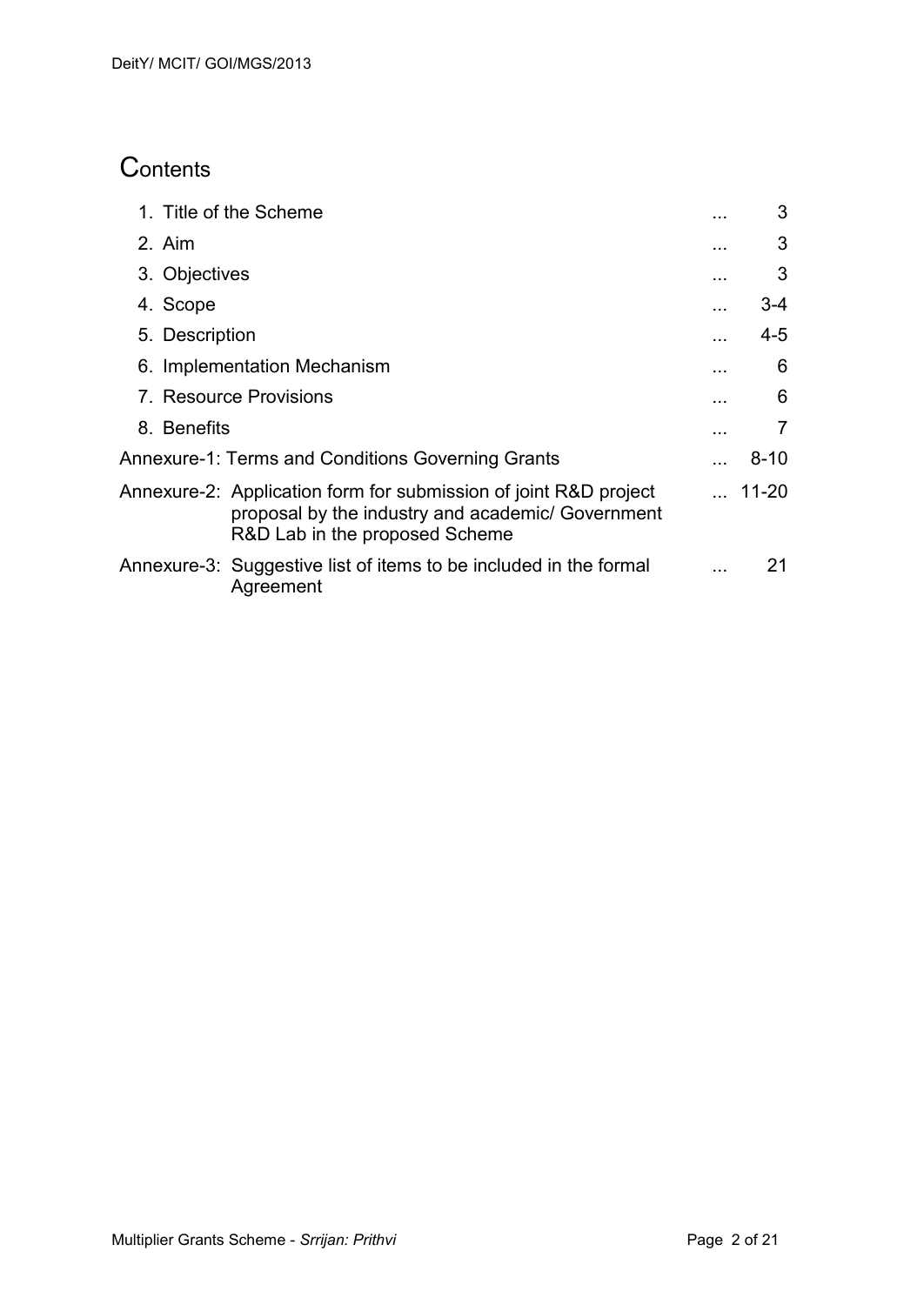# 1. Title of the Scheme

Multiplier Grants Scheme- "Srrijan: Prithvi"

# 2. Aim

The aim of the scheme is to encourage industry to collaborate with premier Academic and Government R&D institutions (hereafter also called institute) for development of products/packages.

# 3. Objectives

The objectives of the proposed scheme are:

- i. Establish, nurture and strengthen the linkages between the Industry and Institutes;
- ii. To promote industry oriented R&D at institutes;
- iii. Encourage and accelerate development of indigenous products and packages; and
- iv. Bridge the gap between R&D / Proof-of-concept and commercialization / globalization.

## 4. Scope

The broad eligibility criterion for consideration under the proposed scheme is:

- i. The idea for collaborative research should originate from industry/industry consortium, and academic institution(s)/R&D bodies undertaking industry specific research will submit the project proposal jointly with the industry/industry consortium to DeitY under MGS scheme.
- ii. The proposal should be for innovation in modules/ products/ packages/ services in the area of E⁢ The proposals envisaging prototyping to package for commercialization may also be considered under the MGS.
- iii. The proposal should be in the core area of business of the industry;
- iv. The identified institute/ Project investigator should have the requisite expertise and track record in the proposed area; To ascertain the R&D capabilities of institutions taking up collaborative research under MGS,it is pertinent to look into i) level of professional courses in ICTE(B.Tech/M.Tech/PhD) being conducted by them; ii) prior Research Work/projects undertaken; iii)No. of papers published; iv)collaboration with industry if any v) the institution should be in existence for minimum 5 years.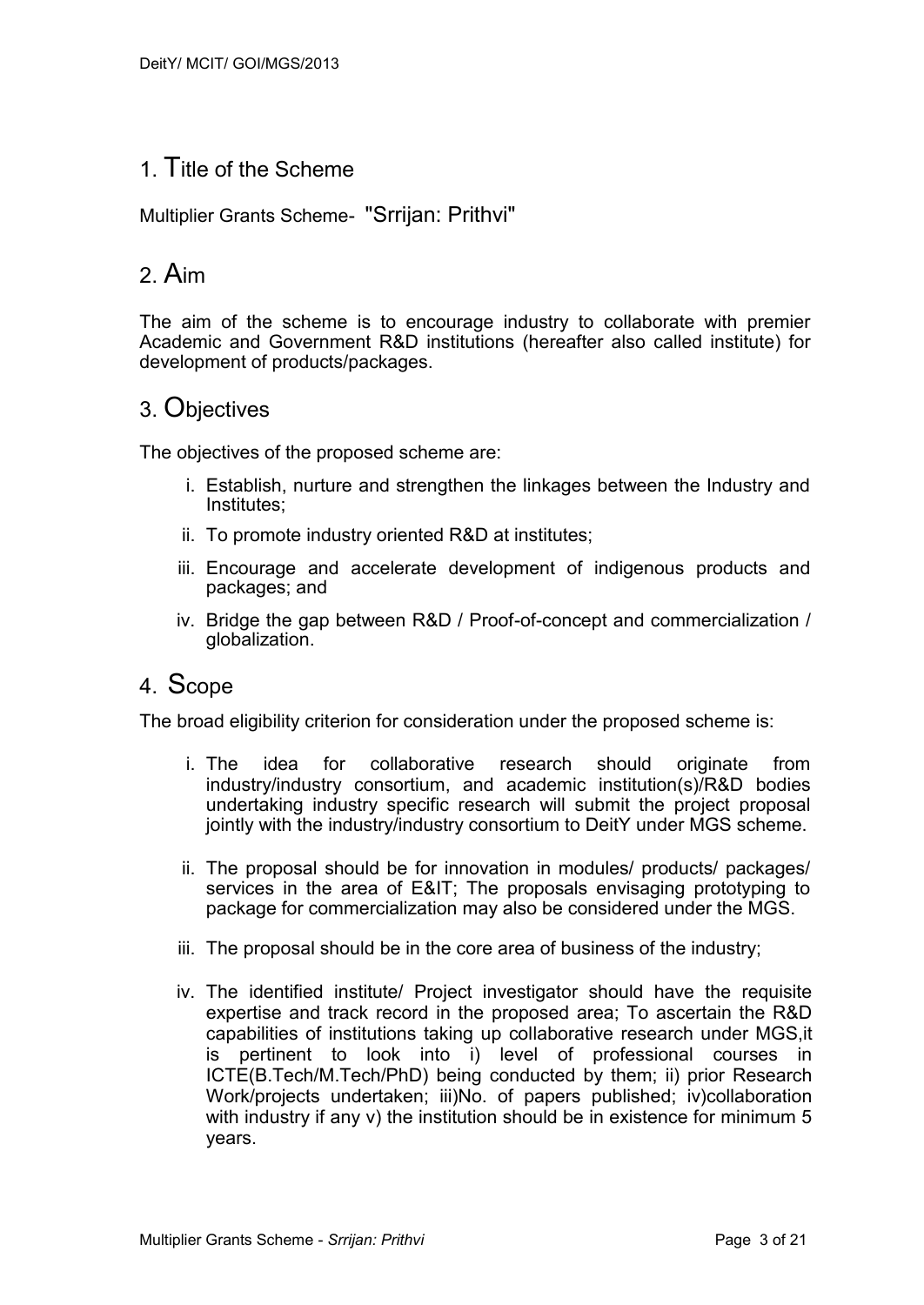- v. The outcome from proposed innovation should promise technical and commercial viability; All the proposals should contain information on market survey of the modules/products/packages/services proposed to be developed;
- vi. The industry should have requisite i) manpower for absorption of technology; and ii) infrastructure for production in-house or shall have detailed concrete plans to mobilize the same from elsewhere. For ascertaining the standing of the industry, if required a sub committee of the WG may be constituted.

# 5. Description

- i. In this scheme, if an industry supports innovation at institute(s) and commits its resources [say  $\mathfrak{R}$ ], the Government would commit a Grant of [n x  $\mathfrak{R}$ ] to the Institutes, where  $\mathbb{R}^n$  is the multiplication factor. The multiplication factor  $\mathbb{R}^n$ may vary up to a maximum of 2, and would be recommended by a committee of experts on a case-to-case basis. The Government shall thus absorb risk of R&D for new/ innovative product/ package development;
- ii. Greater support ( $n \sim 2$ ) could be given for MSME industry and for large industry the multiplying factor "n" could be one. However, in general greater support ( $n \sim 2$ ) could be given for innovations which are breakthrough in nature, as compared to incremental innovations;
- iii. The contribution of industry and grant-in-aid from DeitY will be given to academic/R&D institution(s) only. The industry contribution should be remitted to the institution in cash( cheque/DD/RTGS etc.) so that the same could be duly certified by the academic/R&D institution(s) for the purpose of release of grant-in-aid from DeitY in an apportionate manner as per the recommendation of the Working Group. The disbursement of grants to institution(s) will be in stages and should be matched by industry & Government as per the recommendations of Working Group.
- iv. The Government grants would cover specific items of expenditure under the project, namely equipment, consumables, manpower, Travel & Training, contingencies, and overheads if any; The overheads admissible in the project will be limited to 15% of the total of the project.
- v. The Government grants, for individual industry, would be limited to a maximum of Rs. 2.0 Crores per project and the duration of each project should, preferably, be less than 2 years; for industry consortium these figures would be Rs. 4.0 Crores and 3 years respectively. The contribution of industry and grant-in-aid from DeitY will be given to academic/R&D institution(s) only.
- vi. The formal agreement for sharing of IPRs/know-how and royalty/lumpsum between the institute(s) and industry need to be signed upfront before the release of the first installment of Grant-in-aid. The institution(s) /industry would submit the periodic report to DeitY for a period of minimum 5 years on the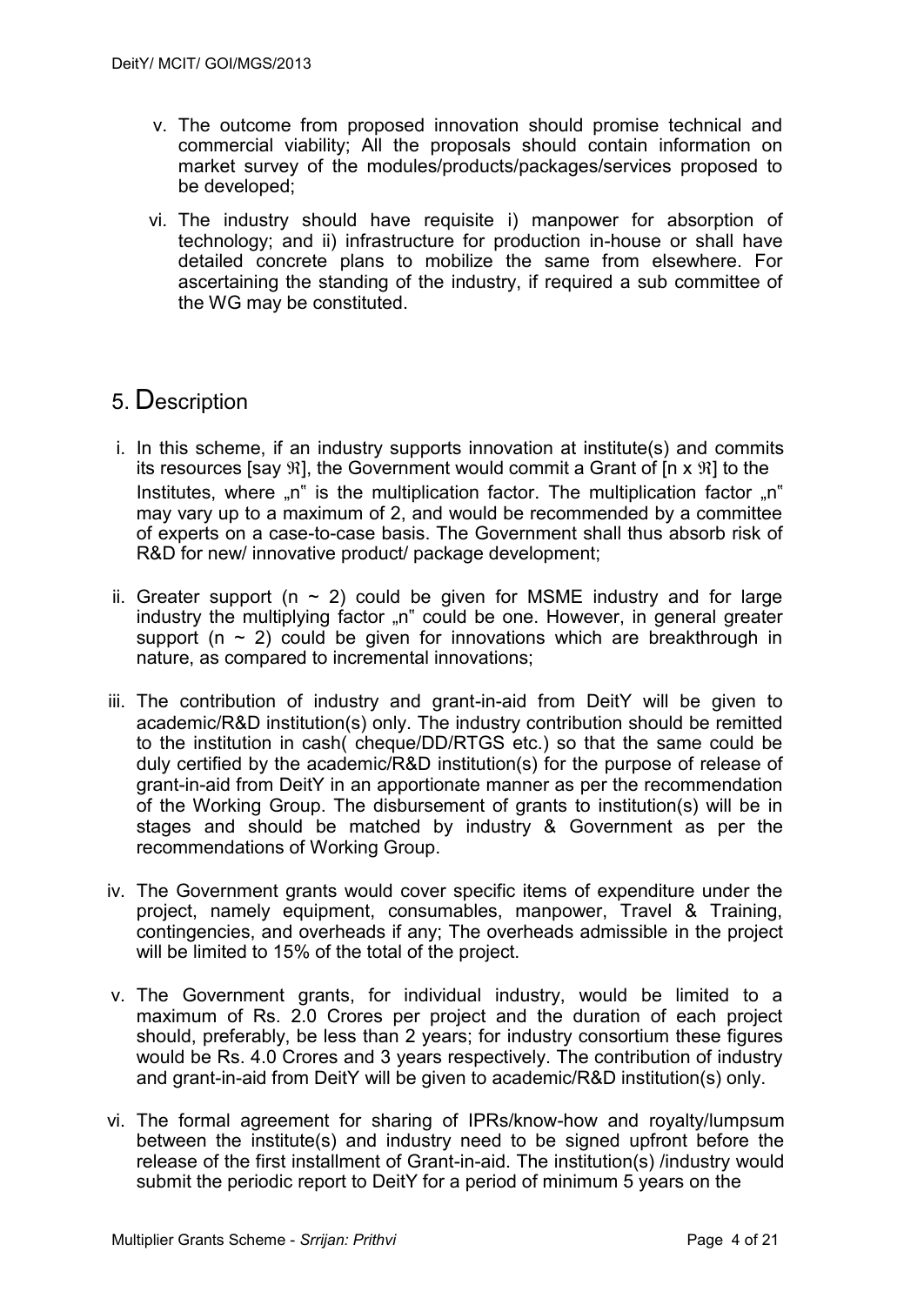status of IPRs created/commercialization under the project ( 5 years is the expected life time of product/technology) ( reference Annexure-3);

- vii. The company must retain the know-how in India and could do further R&D to create products and IPR in India. Furthermore, IPR must also reside in India so that India has access and complete control to these rights in times of emergency to protect our national interest.
- viii. The Scheme would be reviewed/ updated based on implementation feedback.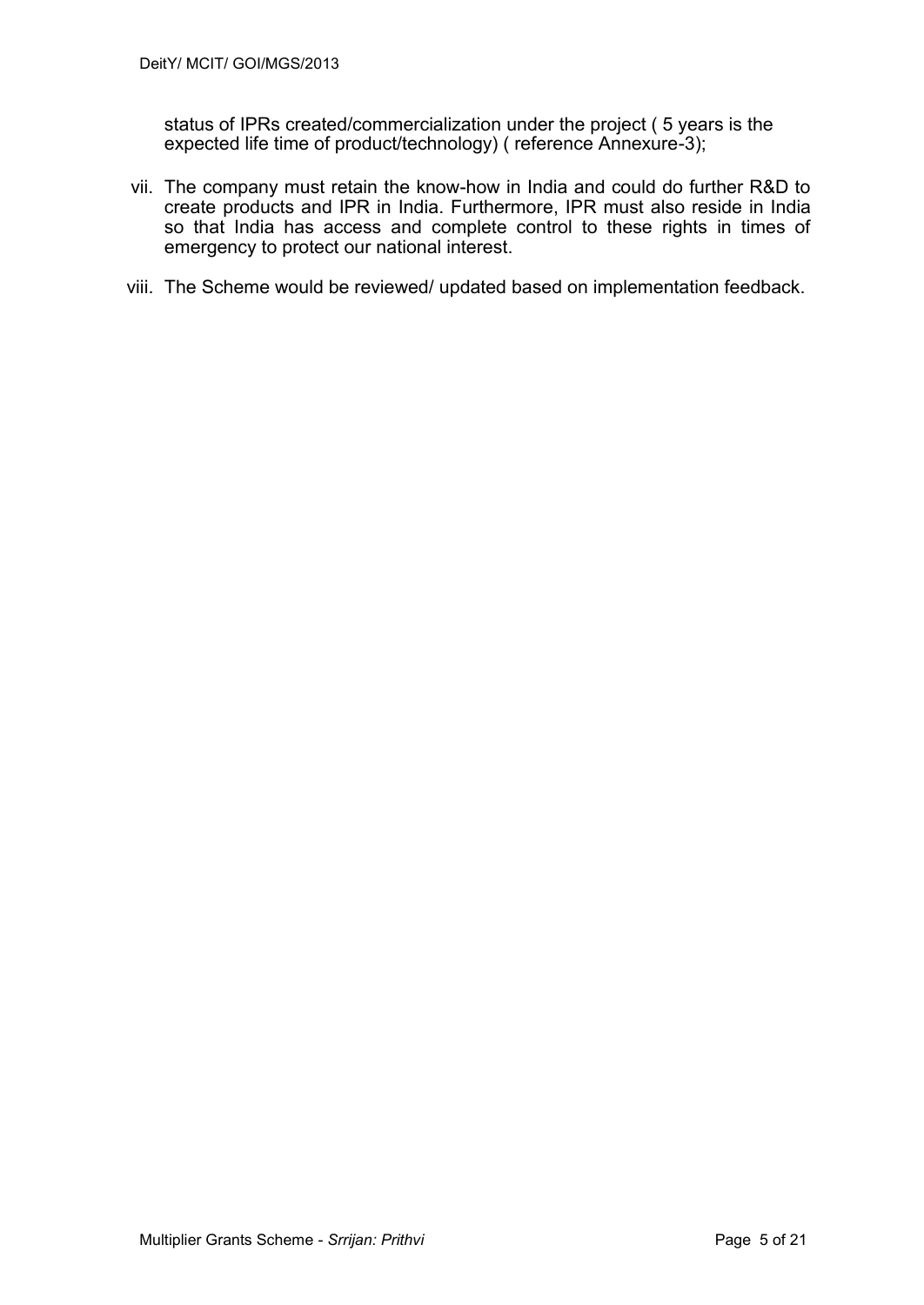## 6. Implementation Mechanism

The following mechanism is proposed for effective and efficient implementation of the proposed scheme:

- i. The project proposal under the MGS scheme should be submitted by academic institution(s) /R&D bodies jointly with the industry/industry consortium. The idea for Collaborative research should originate from industry/industry consortium
- ii. Depending upon the availability of funds, proposals would be invited up to a maximum of three times in a year;
- iii. A Working Group set-by the Department shall scrutinize, evaluate the respective proposals and recommend to the Department for appropriate financial support. The WG may invite additional Domain Experts, based on the proposals being considered;
- iv. A Project Review & Steering Group (PRSG) shall periodically steer and review the technical and financial progress of the project, recommend release of Grants, continuity / extension / short-closure, etc.; The industry partner should have due representation in the PRSG.
- v. The existing mechanism of project approval, PRSGs, and project closure may be adopted for this scheme.
- vi. The grants under the proposed scheme would be subject to Terms & Conditions placed at annexure-1;
- vii. The application proforma for submitting the proposal under the proposed scheme is placed under annexure-2; and
- viii. The details of the scheme, including current status, would be made available on the website of the Department.

## 7. Resource Provisions

The Scheme is now extended and valid upto 31<sup>st</sup> March 2020 with a total outlay of Rs. 36 Crores and DeitY contribution of Rs. 24 Crore. The Technology Development Council (TDC) budget head will be used for implementation of this scheme. Based on this pilot implementation and feedback, the scheme would be reviewed by Working Group.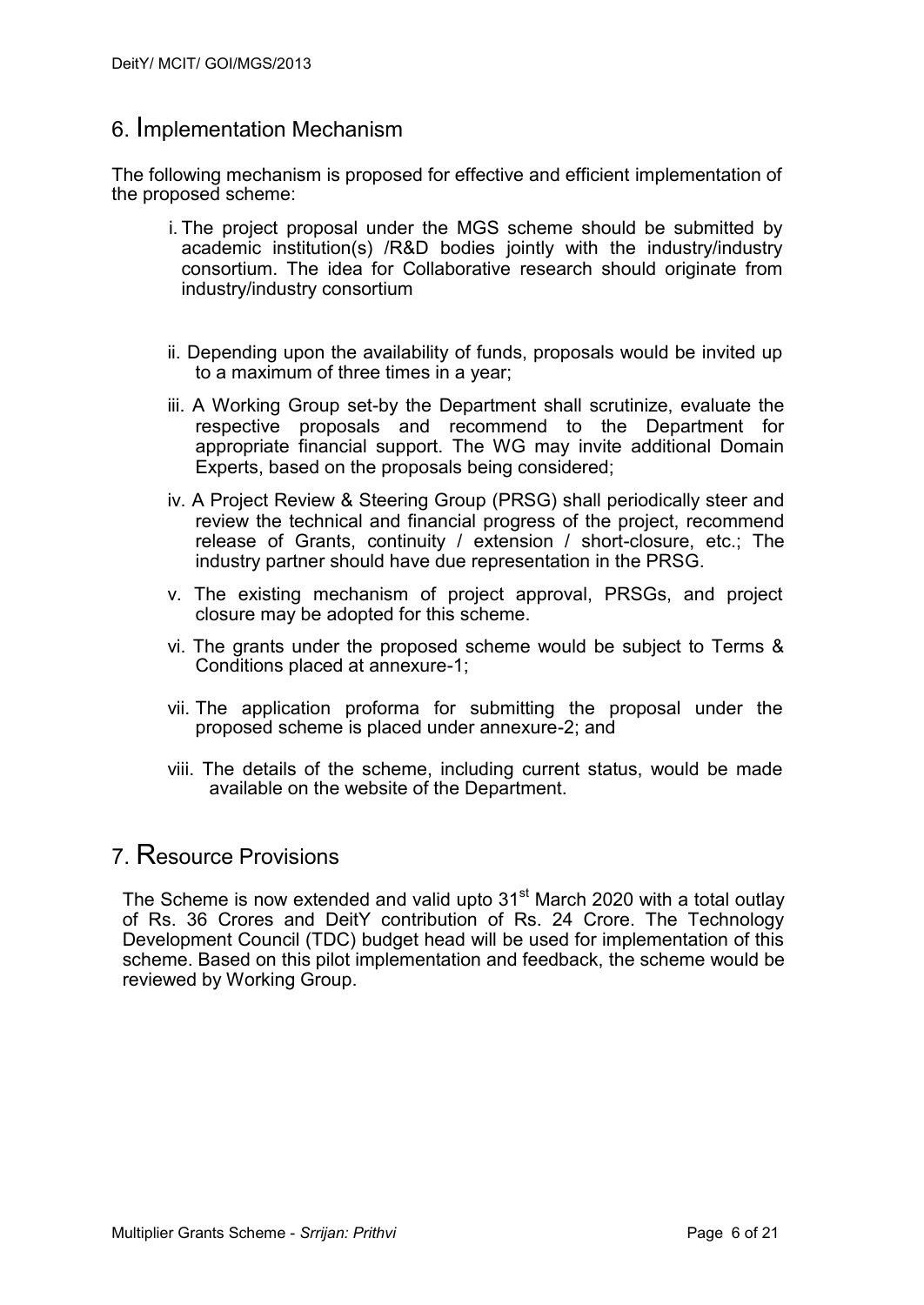# 8. Benefits

The expected benefits from the proposed scheme are:

- i. The academic and Government R&D Labs would be geared for market oriented R&D; This would also enhance the relevance of Education and Training to meet the market requirements;
- ii. The industry would be enabled in terms of mobilizing technical know-how and skills;
- iii. The industry would be enabled to quickly respond to market needs in terms of cost competitive indigenous innovative products;
- iv. Incentives, in terms of royalty sharing, may help in attracting and retaining quality manpower in academia/ Government R&D Labs; and
- v. Close industry academia/ R&D Lab interaction may lead to increase in number of entrepreneurs.

\*\*\*\*\*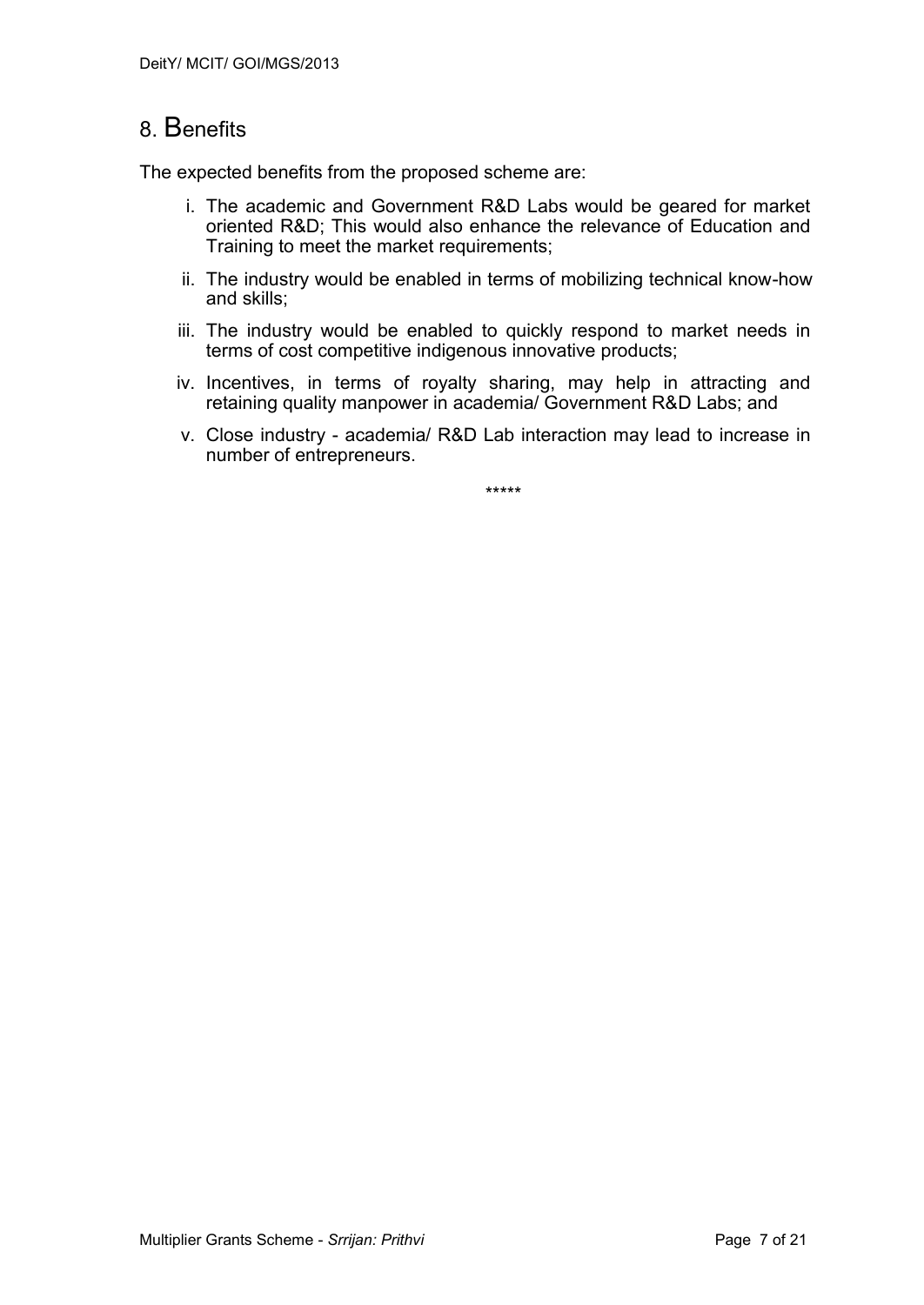Annexure-1

### Department of Electronics & Information Technology Ministry of Communications & IT Government of India

The grant is for the specific project as approved by Department of Electronics & Information Technology (DeitY) and shall be subject to the conditions listed below. The proposal originating industry and grantee institution shall give an undertaking that they agree to be governed by these conditions.

- 1. The grant amount shall be i) spent for the project within the specified time; and ii) Any portion of the grant, which is not ultimately required for expenditure for the approved purposes, shall be duly surrendered to DeitY;
- 2. The grantee institution shall maintain an audited record in the form of a register in the prescribed proforma for permanent, semi-permanent assets acquired solely or mainly out of DeitY grant;
- 3. The assets referred to in (2) above will be property of DeitY and should not, without prior sanction of DeitY, be disposed off or encumbered or utilized for the purposes other than those for which the grant has been sanctioned;
- 4. At the conclusion of the project, DeitY will be free to sell or otherwise dispose of the assets which are the property of DeitY and grantee institution shall render to DeitY the necessary support for facilitating the sale of these assets;
- 5. The grantee institution shall send to the DeitY at the end of each financial year as well as at the time of seeking further installments of the grant a list of assets referred to in (2) above;
- 6. Should at any time grantee institution cease to exist, such assets etc., shall revert to DeitY;
- 7. The grantee institution shall render progress-cum-achievement reports at interval of not exceeding six months on the progress made on all aspects of the project including expenditure incurred on various approved items during the period;
- 8. The grantee institution shall render an audited statement of accounts to DeitY:
- 9. The audited statement of accounts relating to grants given during financial year together with the comments of the auditor regarding the observance of the conditions governing the grant should be forwarded to the DeitY within six months following the end of the relevant financial year;
- 10. The utilization of grant for the intended purposes will be looked into by the Auditor of grantee institution according to the directives issued by the Government of India at the instance of the Comptroller and Auditor General and the specific mention about it will be made in the audit report;
- 11. DeitY or its nominee(s) will have the right of access to the books and accounts of the grantee institution for which a reasonable prior notice would be given;
- 12. The grantee institution should maintain separate audited account for the project. If it is found expedient to keep a part or whole of the grant in a bank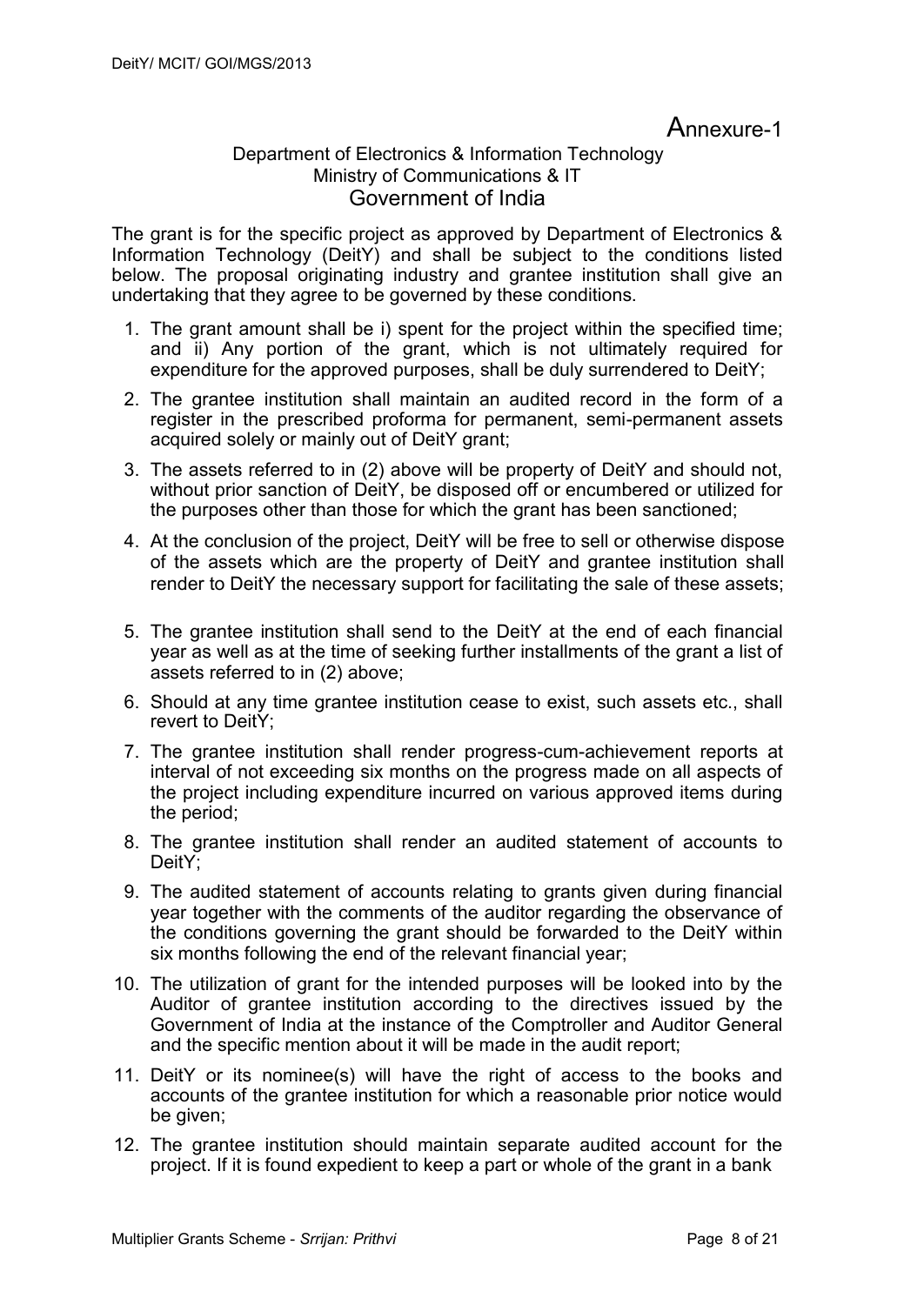account earning interest, the interest, thus earned should be reported to this Department. The interest so earned will be treated as a credit to the grantee to be adjusted towards future installments of the grant;

- 13. Institute may retain the sale proceeds of prototypes, etc fabricated as a result of the development of the project arising directly from funds granted by the Department. The Institute may use funds thus generated for furtherance of project objectives.
- 14. The Intellectual property and the rights associated with it shall be agreed between the participating organizations before the start of the project. The Industry/ Industry Consortium/ Institution(s) will make all efforts to protect intellectual property generated out of the project. The institution(s)/industry would submit the periodic report to DeitY for a period of minimum 5years on the status of IPRs created/commercialization under the project. (5 years is the expected life time of product/technology). Furthermore, IPR must also reside in India so that India has access and complete control to these rights in times of emergency to protect our national interest.
- 15. Application by grantee institution for any other financial assistance or receipt of grant/loan from any other Agency/Ministry/Department for this project should have the prior approval of Department of Electronics & Information Technology.
- 16. The Grantee institution(s) is not allowed to entrust the implementation of this project for which grant-in-aid is received to another institution and to divert the grant-in-aid received from Department of Electronics & Information Technology as assistance to the later institution.
- 17. DeitY shall appoint a Project Review and Steering Group (PRSG) comprising of representatives from DeitY and other experts. PRSG will periodically monitor the project in all respects including technical and financial;
- 18. In case of any dispute on any matter, related to the project during the course of its implementation, the decision of the Secretary, DeitY, shall be final and binding on the proposal originating industry/ industry consortium and grantee institute.

[A certificate of acceptance of Terms & Conditions, as above, has to be given by proposal originating industry and grantee institution, as outlined below, while submitting the project proposal.]

- 1. We hereby accept the terms and conditions of grants, listed as above, for the project titled ".................. .................. ............. " submitted vide ref. no. ............dated .............. .... to DeitY for grants-in-aid support.
- 2. The Chief Investigator at the Institute agrees to provide required support as detailed in the project proposal for successful implementation of the project.
- 3. Industry/ Industry Consortium agrees to provide required support as detailed in the project proposal for successful implementation of the project.

Signature of the Chief Coordinator Signature of the Chief Investigator

Sd/- Sd/-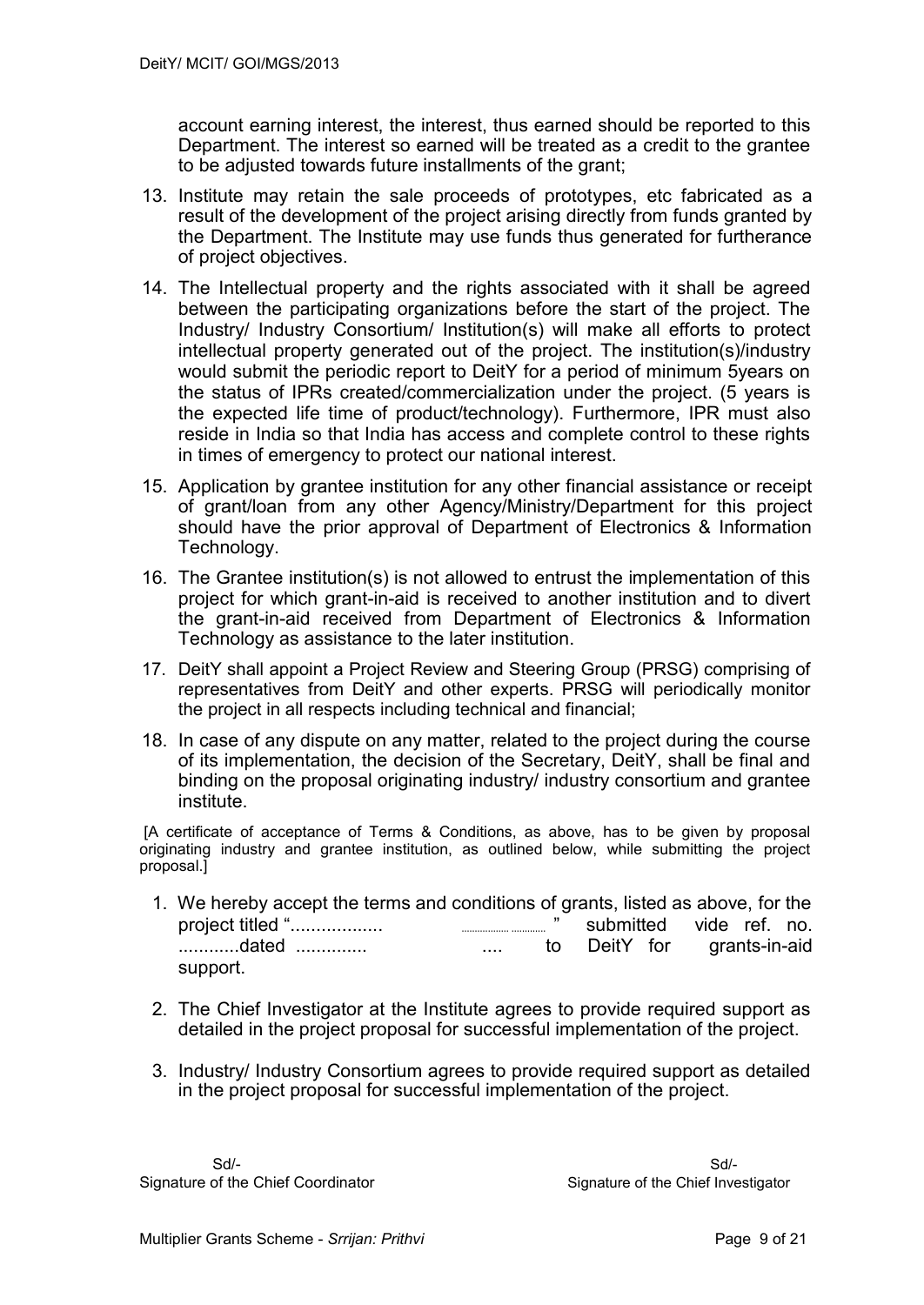Proposal originating Industry/ Industry Consortium (Grantee Institution) along with Department, along with Department, Designation and Date along with Department, Designation and Date

Sd/- Sd/- Signature of the Head of the<br>
Proposal originating Industry<br>
Crantee Institution along with Designation, along with Designation, Date and Official Seal

Grantee Institution along with Designation,<br>Date and Official Seal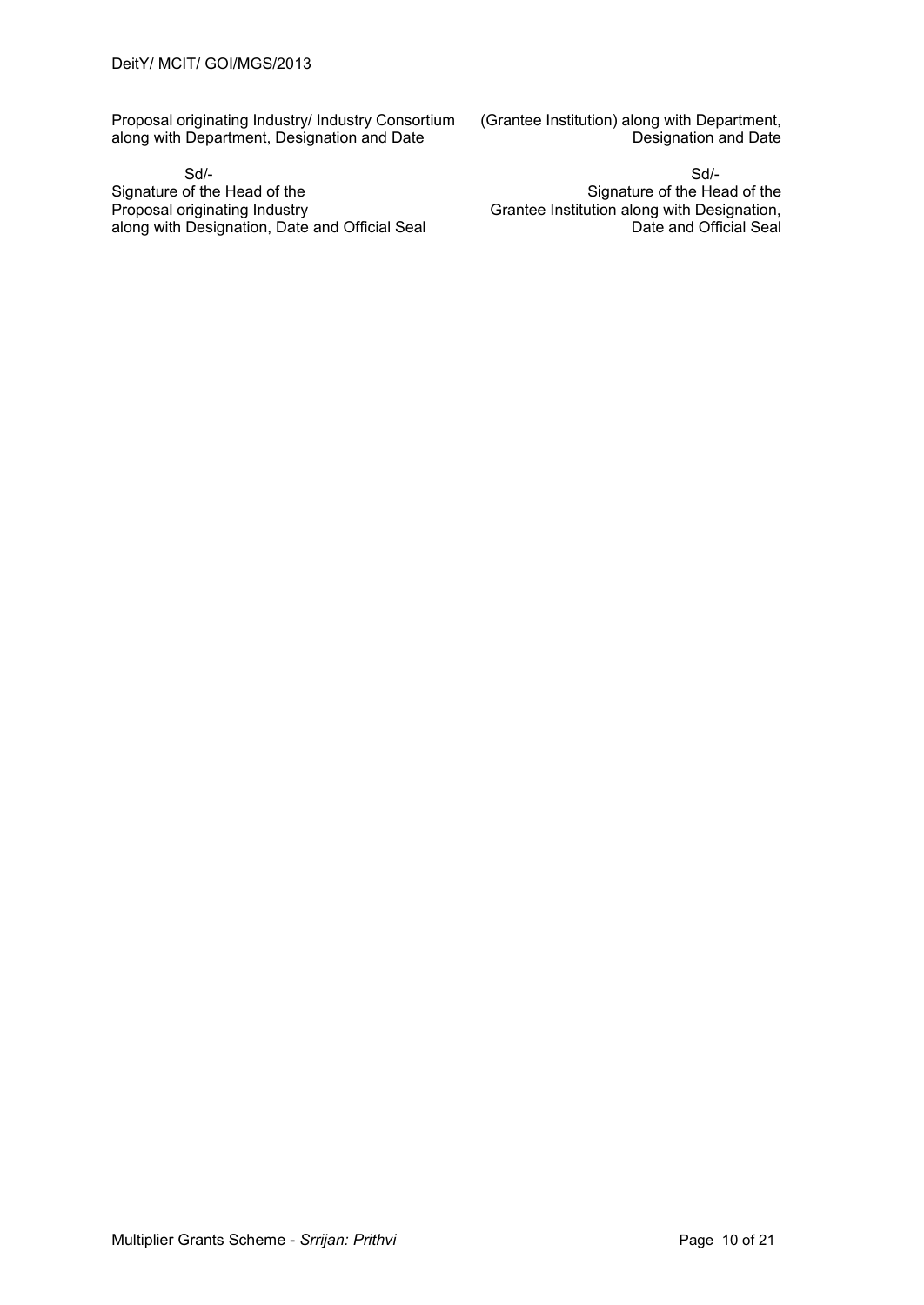# Annexure - 2

#### Proforma for Submitting R&D Project Proposal for Seeking Financial Support under

#### Multiplier Grants Scheme *alias* Srrijan: Prithvi

#### Department of Electronics & Information Technology, Government of India

#### PART I - SALIENT INFORMATION

| 1.  | <b>Project Title</b>                                                                                                 |                                   |
|-----|----------------------------------------------------------------------------------------------------------------------|-----------------------------------|
| 2.  | <b>Project Objective</b>                                                                                             |                                   |
| 3.  | Brief project outline with<br>specific technology fall-outs                                                          |                                   |
| 4.  | <b>Project Duration</b>                                                                                              |                                   |
| 5.  | Proposed physical inputs,<br>with equivalent financial<br>value, to be contributed by:                               |                                   |
|     | a. Industry/ Consortium                                                                                              |                                   |
|     | b. Institution                                                                                                       |                                   |
|     | c. Others (Specify)                                                                                                  |                                   |
| 6.  | <b>Total Budget outlay along</b><br>with contributions from:                                                         | Rs.<br>(Details in Table 1 and 2) |
|     | a. Industry/ Consortium                                                                                              | Rs.                               |
|     | Institution<br>b.                                                                                                    | Rs.                               |
|     | c. DeitY                                                                                                             | Rs.                               |
|     | d. Others (Specify)                                                                                                  | Rs.                               |
| 7.  | Expected output and<br>outcome in physical terms                                                                     |                                   |
| 8.  | Major milestones with<br>timelines                                                                                   |                                   |
| 9.  | <b>Objectively Verifiable</b><br>Indicators for measuring<br>the successful achievement<br>of each of the milestones |                                   |
| 10. | Need and Justification for<br>the project covering:                                                                  |                                   |
|     | a. Similar products/<br>technologies currently<br>available                                                          |                                   |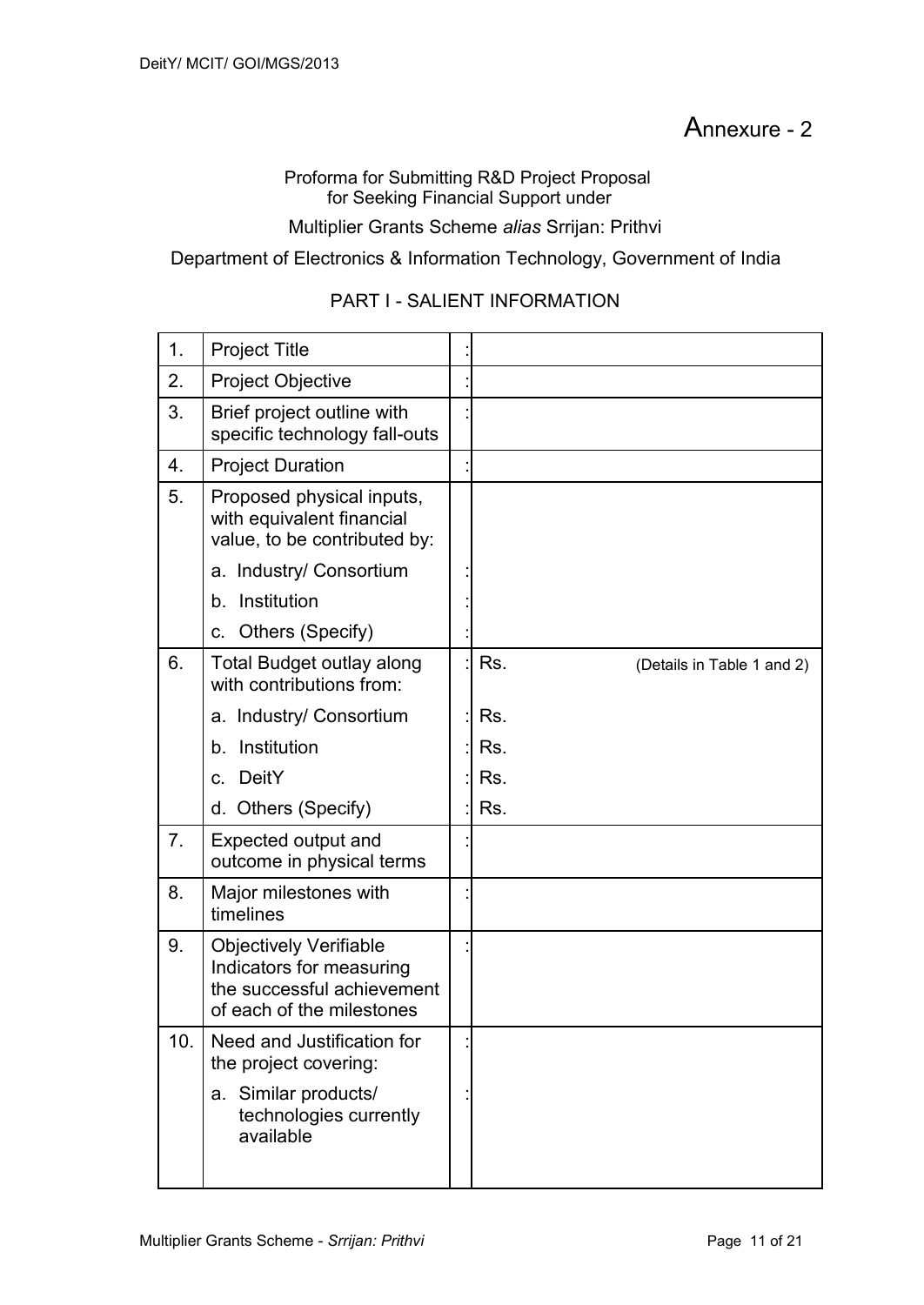|     |    | b. Incremental/significant<br>innovation(s)/<br>enhancement(s)<br>planned in the project                                        |                                                               |
|-----|----|---------------------------------------------------------------------------------------------------------------------------------|---------------------------------------------------------------|
|     |    | c. Evidence to support<br>commercial viability of<br>the proposed<br>development/ new<br>product and Likely End<br>User(s)      |                                                               |
| 11. |    | <b>Industry Organization</b>                                                                                                    | (Attach separate sheet, if required. In case of               |
|     |    | a. Name                                                                                                                         | consortium, attach separate information for<br>each industry) |
|     |    | b. Year of Incorporation                                                                                                        |                                                               |
|     |    | c. Turnover [also indicate<br>turnover in the proposed<br>area of project]                                                      |                                                               |
|     |    | d. Address                                                                                                                      |                                                               |
|     |    | e. Legal status (MSME,<br>Corporate Body,<br>Industry Organization,<br>Private Company with<br>recognized R&D unit,<br>$etc.$ ) |                                                               |
|     | f. | Core Business Area of<br>the Industry/<br>Consortium                                                                            |                                                               |
|     |    | g. List three major<br>Products manufactured<br>by the Company                                                                  |                                                               |
|     | h. | Justification for taking-<br>up the present project                                                                             |                                                               |
|     | i. | Availability of technical<br>manpower to absorb the<br>know-how generated                                                       |                                                               |
|     | j. | Availability of requisite<br>infrastructure for in-<br>house production of the<br>project output(s)                             |                                                               |
|     | k. | Manufacturing tie-ups<br>proposed, if any                                                                                       |                                                               |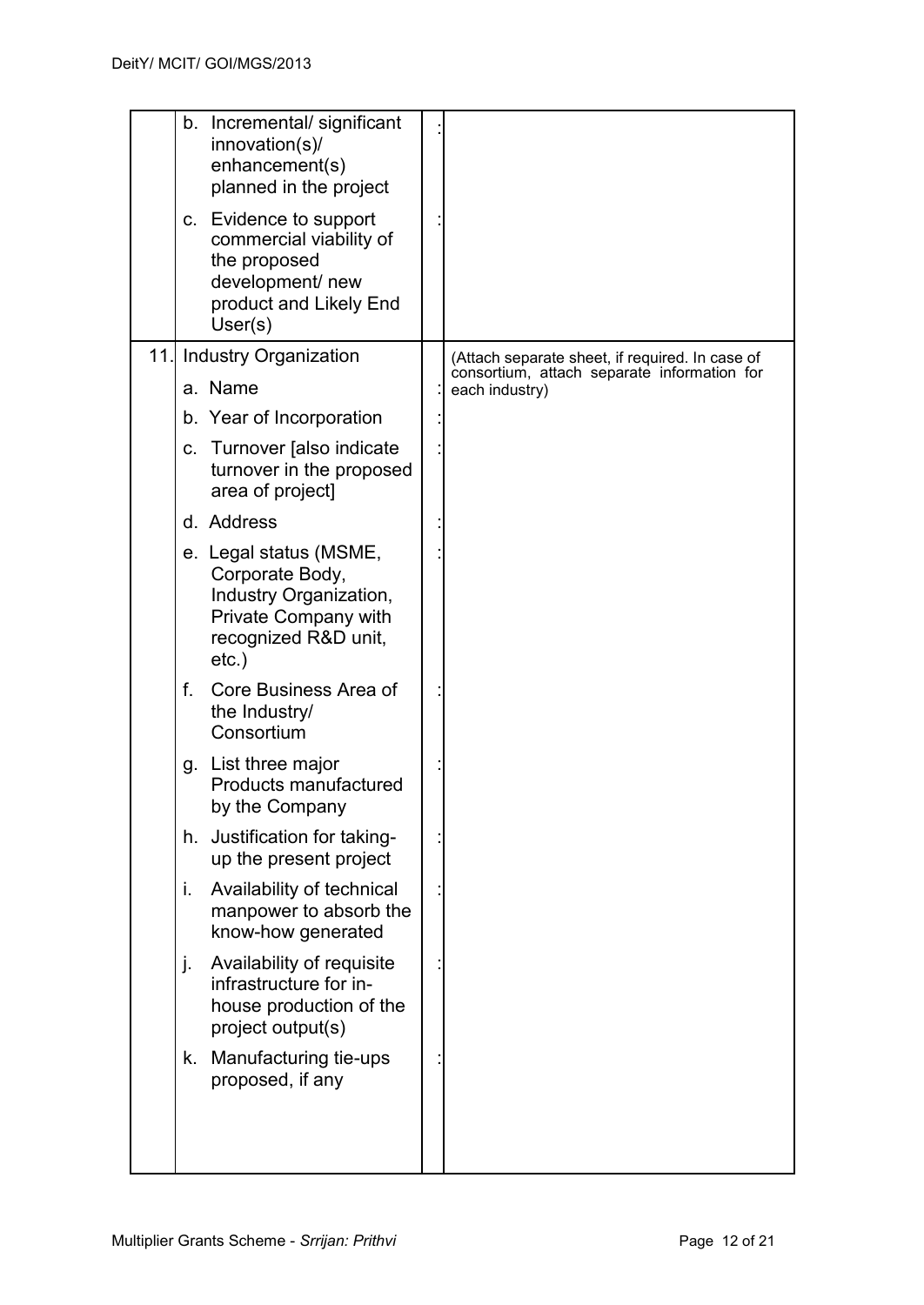| 12. | Coordinator<br>Chief<br>Industry/ Consortium                                                                                      |  |
|-----|-----------------------------------------------------------------------------------------------------------------------------------|--|
|     | a. Name & Designation                                                                                                             |  |
|     | b. Department                                                                                                                     |  |
|     | c. Address                                                                                                                        |  |
|     | d. Telephone/ Fax/ e-Mail                                                                                                         |  |
| 13. | Academic/ R&D Institution                                                                                                         |  |
|     | a. Name                                                                                                                           |  |
|     | b. Address                                                                                                                        |  |
|     | c. Legal status (Academic<br>Institution, Research<br>Institution, Registered<br>Society, etc.)                                   |  |
| 14. | Chief Investigator                                                                                                                |  |
|     | a. Name & Designation                                                                                                             |  |
|     | b. Department                                                                                                                     |  |
|     | c. Address                                                                                                                        |  |
|     | d. Telephone/ Fax/ e-Mail                                                                                                         |  |
| 15. | Name and brief details of<br>other organizations jointly<br>participating in the project<br>(including organization(s)<br>abroad) |  |
| 16. | Steps taken to ensure<br>successful product/<br>technology development<br>and commercialization                                   |  |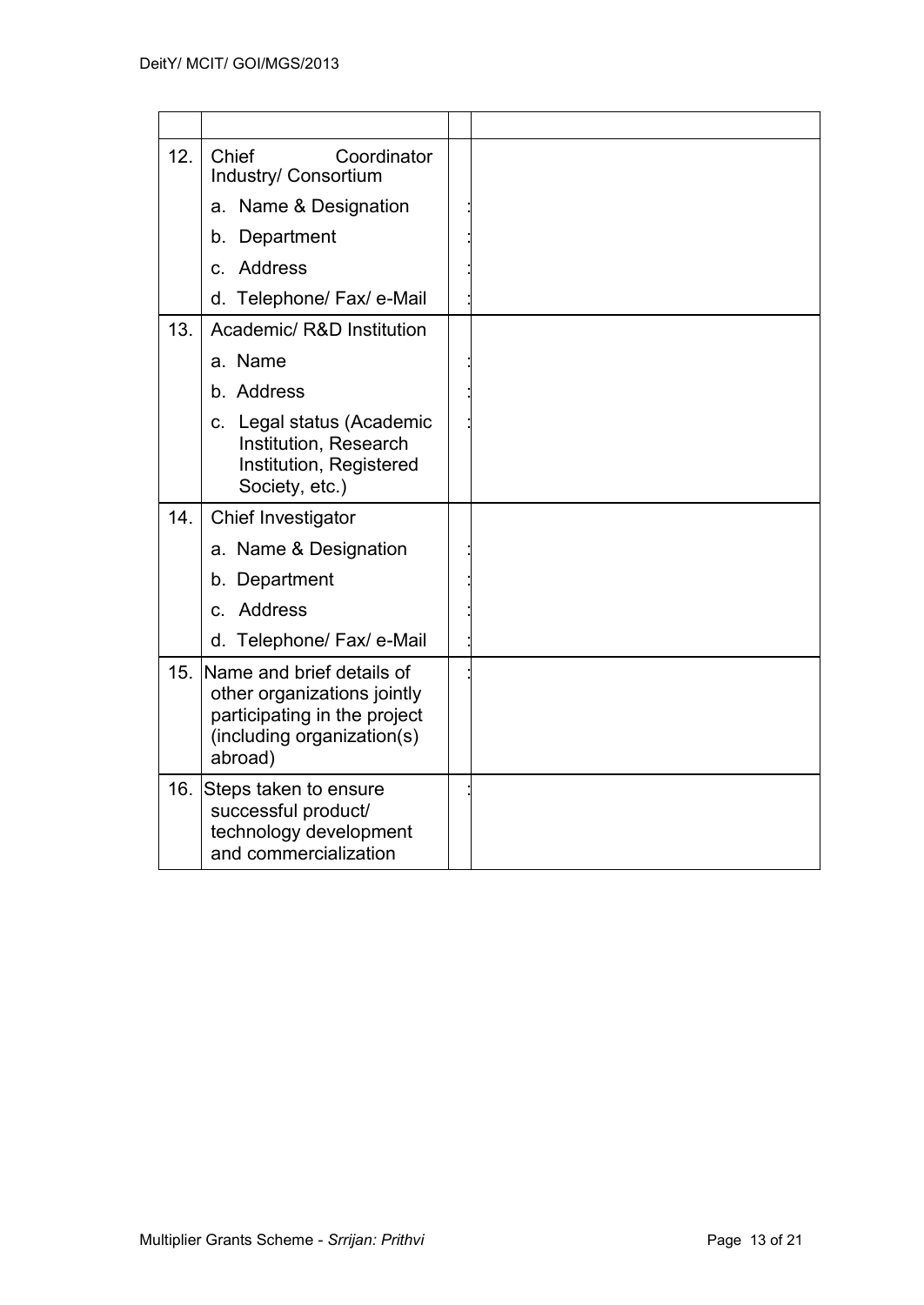| 1.             | <b>Project Title</b>                                                                                                                                                             |                                              |
|----------------|----------------------------------------------------------------------------------------------------------------------------------------------------------------------------------|----------------------------------------------|
| $\overline{2}$ | i. Chief Coordinator -<br>Industry/ Consortium                                                                                                                                   |                                              |
|                | ii. Chief Investigator -<br>Institute                                                                                                                                            |                                              |
|                | iii. Co-Investigator - Institute                                                                                                                                                 |                                              |
| 3.             | Other Investigators of the<br><b>Project with their Designations</b>                                                                                                             |                                              |
| 4.             | Brief Bio-data of the Chief<br>Coordinator - Industry/<br>Consortium                                                                                                             | (Please attach separate sheets, if required) |
| 5.             | Brief Bio-data of the Chief<br>Investigator and Co-<br>Investigator(s) - Institute<br>(including publications/<br>patents/ Industry interaction/<br>Technology transfer)         | (Please attach separate sheets, if required) |
| 6.             | Other Commitments of the<br>Chief Investigator and Co-<br>Investigator(s) (including<br>teaching, research, other<br>responsibilities, association<br>with other projects, etc.) |                                              |
| 7.             | Indicate the percentage of<br>time the Chief Investigator<br>and Co-Investigator(s) would<br>devote to the project                                                               |                                              |
| 8.             | Details of work done in related<br>areas, including the ongoing/<br>completed projects (last<br>three), by the Chief<br>Investigator/ Co-<br>Investigator(s)/ R&D Team           |                                              |
|                | i. Project Title                                                                                                                                                                 |                                              |
|                | ii. Funding Agency                                                                                                                                                               |                                              |
|                | iii. Brief Project Summary                                                                                                                                                       |                                              |
|                | iv. Technical Status vis-a-vis<br>objectives                                                                                                                                     |                                              |
|                | v. Financial Status (Total<br>Project outlay, expenditure<br>to date)                                                                                                            |                                              |

## PART II - BACKGROUND INFORMATION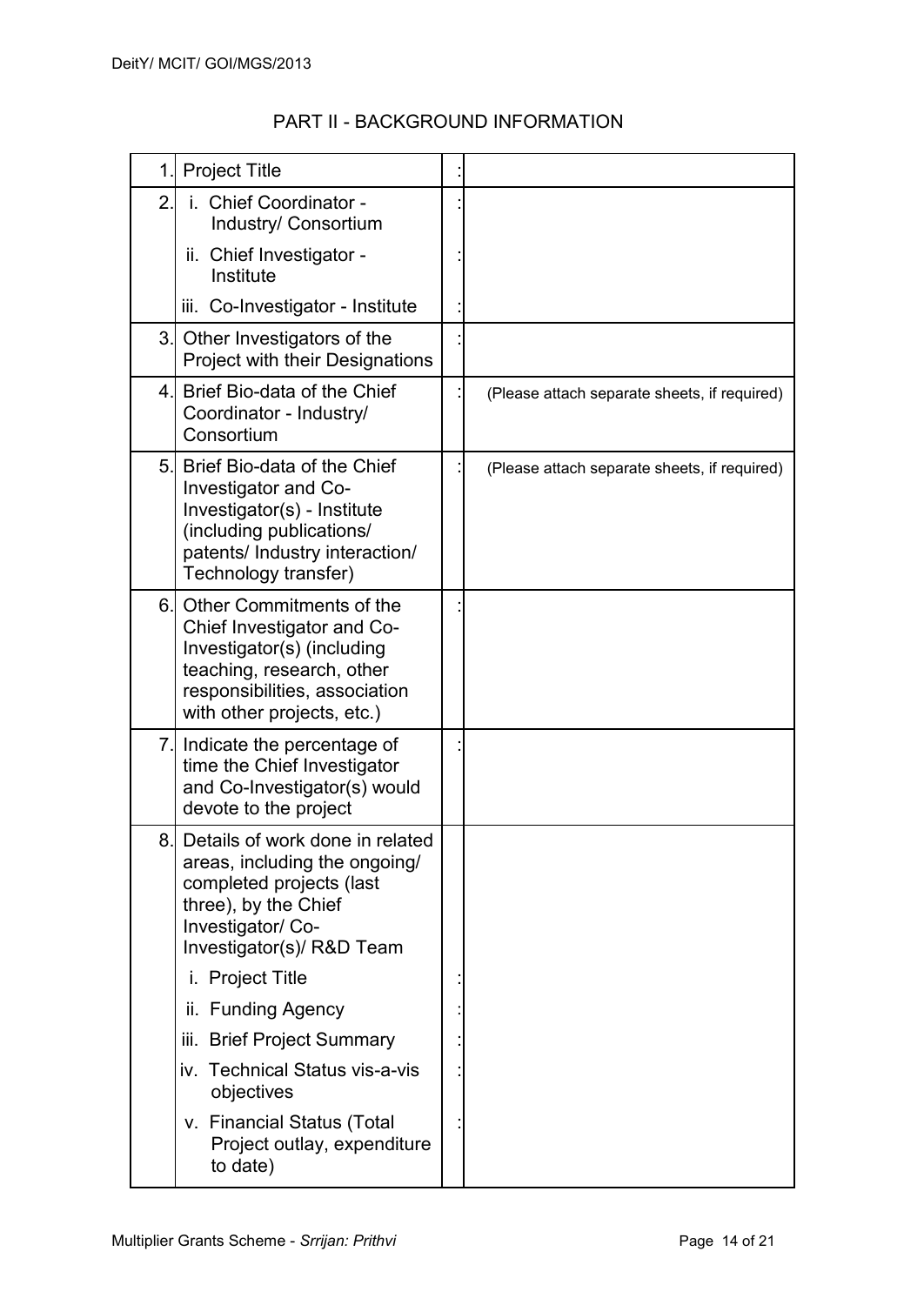|      | vi. Duration and year of<br>initiation                                                                                                                                                                |                                                               |
|------|-------------------------------------------------------------------------------------------------------------------------------------------------------------------------------------------------------|---------------------------------------------------------------|
|      | vii. Industry interaction/ know-<br>how transferred                                                                                                                                                   |                                                               |
|      | viii. Status                                                                                                                                                                                          | In progress/ Successfully completed<br>on schedule/abandoned. |
| 9.   | Brief summary of other project<br>proposals (submitted by any<br>of the Investigators) awaiting<br>consideration of DeitY and/ or<br>other funding agencies such<br>as DST, DSIR, DRDO,<br>MHRD, etc. |                                                               |
| 10.1 | Infrastructure and other<br>facilities available at the<br>industry organization initiating<br>this project:                                                                                          |                                                               |
|      | i. List of major equipment                                                                                                                                                                            |                                                               |
|      | ii. Existing manpower and<br>other personnel, with<br>names, available for the<br>project on full-time basis                                                                                          |                                                               |
|      | iii. Facilities for production,<br>commercialization and<br>marketing                                                                                                                                 |                                                               |
| 11.  | Infrastructure and other<br>facilities available at the<br>institute for undertaking this<br>project:                                                                                                 |                                                               |
|      | i. List of major equipment                                                                                                                                                                            |                                                               |
|      | ii. Existing manpower and<br>other personnel, with<br>names, available for the<br>project on full-time basis                                                                                          |                                                               |

Additional Information Required:

- 1. About the Industry(s): A brief write-up covering:
	- i. Brief history of the prospective electronics/ IT company(ies) including core competency areas, products being manufactured, collaborators, etc. may be provided [including recent annual reports (three years) and company brochure];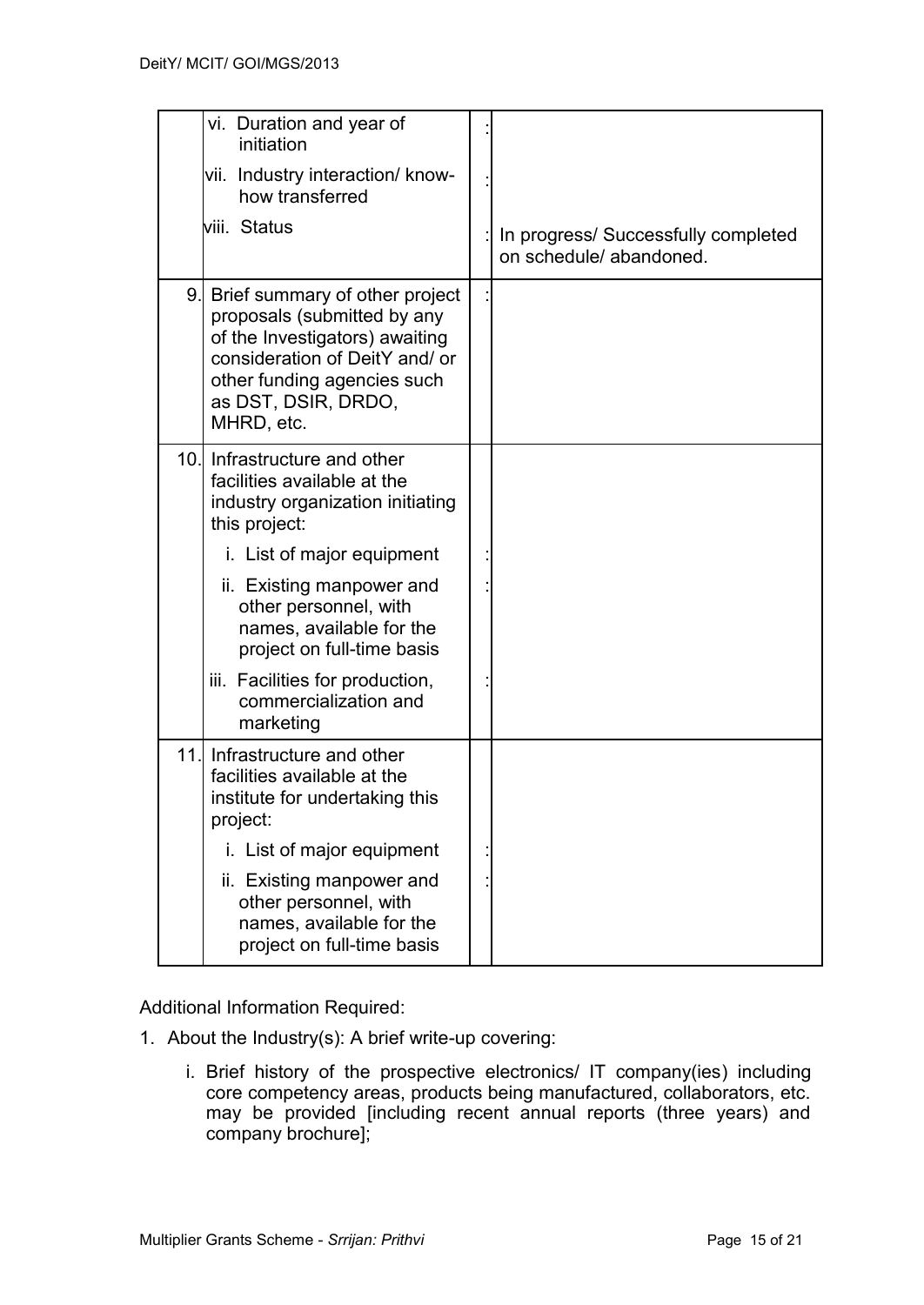- ii. Whether the industry/participating industry member(s) of industry consortium is(are) recognized by DSIR for the in-house R&D /STPI registered units/Export oriented units (EOU) registered with Ministry of Commerce/Technology startups(in existence of minimum two years). Please provide the supporting documents for the same.
- iii. Please indicate the size of the in-house R&D set-up and its recent achievements in development of products/ processes/ technology, patent taken, etc.;
- iv. Any other information in support of the proposal.
- 2. About the Institute: A brief write-up covering:
	- i. Research Strengths, linkages with industry;
	- ii. A brief write-up on major R&D projects, up to five, taken-up by the institute;
	- iii. IPRs filed/ obtained; and
	- iv. Any other information in support of the proposal.

\*\*\*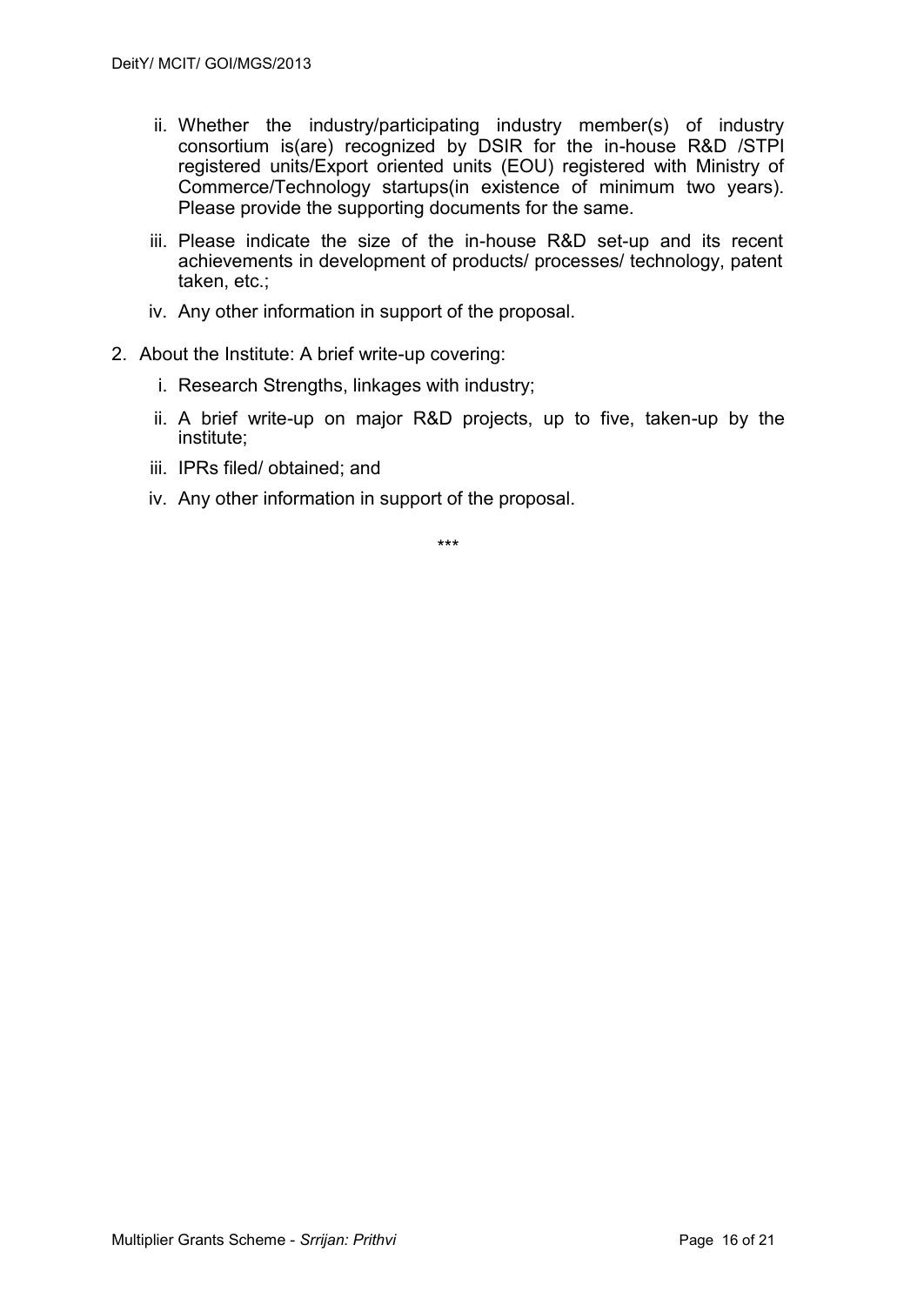# PART III - TECHNICAL INFORMATION

|    | 1. Aim and Scope of the project<br>(in terms of specific physical<br>achievements)                                                                                      |                         |
|----|-------------------------------------------------------------------------------------------------------------------------------------------------------------------------|-------------------------|
|    | 2. Detailed description of the<br>Project (including specifications<br>to be attained, etc.)                                                                            |                         |
|    | 3. Summary of similar work being<br>done elsewhere in the country                                                                                                       |                         |
|    | 4. Detailed PERT/ BAR Chart with<br>intermediate milestones                                                                                                             | (Attach Separate Sheet) |
|    | 5. List the personnel already<br>working in the industry<br>organization(s) and Institute<br>who would be transferred to<br>work full time on this project              |                         |
|    | 6. Additional Manpower required<br>and estimated time frame to<br>position the same                                                                                     |                         |
| 7. | i. Specific problems, hold-ups<br>and difficulties foreseen in<br>the implementation of the<br>project                                                                  |                         |
|    | ii. How does Chief<br>Investigator/ Chief<br>Coordinator propose to<br>overcome them?                                                                                   |                         |
|    | 8. Details of possible alternative<br>arrangements, if the Chief<br>Investigator leaves institution or<br>is unable for any other reason<br>to continue on this project |                         |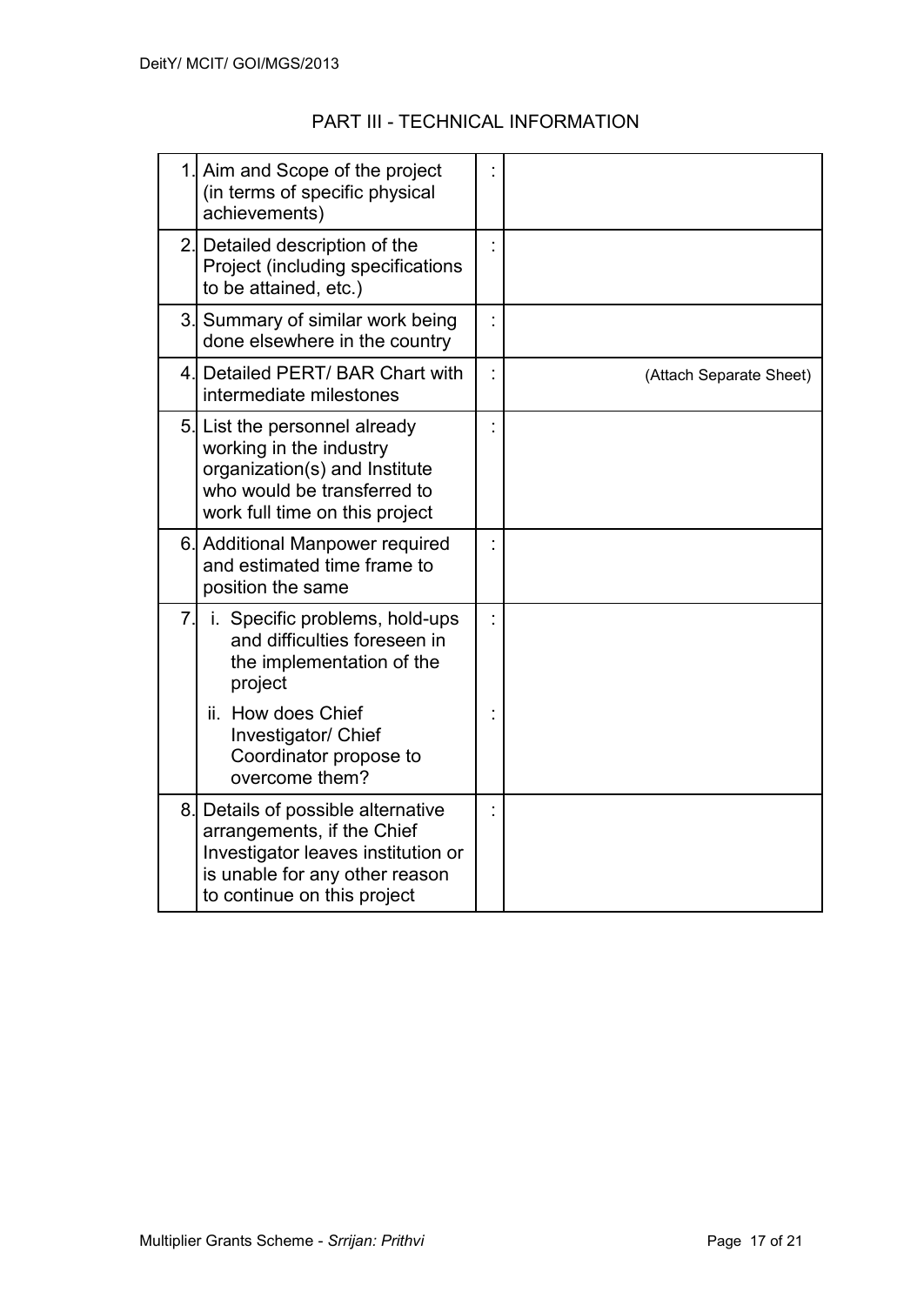#### PART IV - RESOURCE REQUIREMENTS

Table - 1: Budget requirements (Rs.in lakhs)

| Head                           | *<br><b>Industry Support</b> | <b>DeitY</b><br>Support | Others (Specify) | Total |
|--------------------------------|------------------------------|-------------------------|------------------|-------|
| Capital<br>Equipment           |                              |                         |                  |       |
| Consumable<br>stores           |                              |                         |                  |       |
| Manpower                       |                              |                         |                  |       |
| Travel                         |                              |                         |                  |       |
| Contingencies                  |                              |                         |                  |       |
| Any other Item(s)<br>(Specify) |                              |                         |                  |       |
| Overheads, if<br>any           |                              |                         |                  |       |
| Total                          |                              |                         |                  |       |

\* If being provided by more than one entity, contribution to be made by each entity should be shown separately.

(Rs.in lakhs)

| Head                              | st<br>1 Year        |                         |                         |       | $2^{\text{ru}}$ Year (s) |                         |                                |       |
|-----------------------------------|---------------------|-------------------------|-------------------------|-------|--------------------------|-------------------------|--------------------------------|-------|
|                                   | Industry<br>Support | <b>DeitY</b><br>Support | Others<br>(Specif<br>y) | Total | Industry<br>Support      | <b>DeitY</b><br>Support | <b>Others</b><br>(Speci<br>fy) | Total |
| Capital<br>Equipment              |                     |                         |                         |       |                          |                         |                                |       |
| Consumable<br>stores              |                     |                         |                         |       |                          |                         |                                |       |
| Manpower                          |                     |                         |                         |       |                          |                         |                                |       |
| <b>Travel</b>                     |                     |                         |                         |       |                          |                         |                                |       |
| Contingencies                     |                     |                         |                         |       |                          |                         |                                |       |
| Any other<br>Item(s)<br>(Specify) |                     |                         |                         |       |                          |                         |                                |       |
| Overheads,<br>if any              |                     |                         |                         |       |                          |                         |                                |       |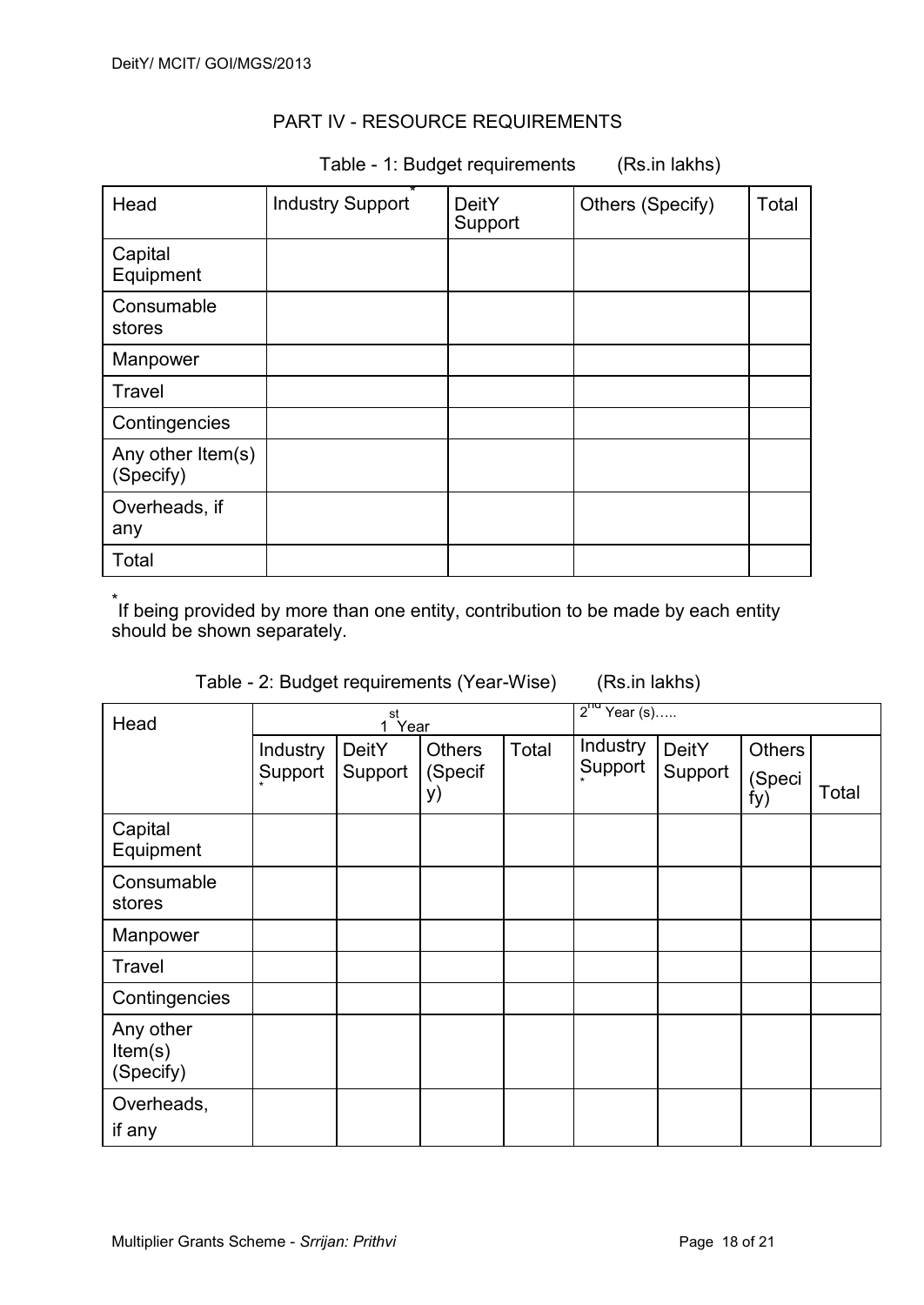| $\tau$ otal |  |  |  |
|-------------|--|--|--|

\* If being provided by more than one entity, contribution to be made by each entity should be shown separately.

#### Table 3: Budget requirements - Capital Equipment (Rs.in lakhs)

| S. No.   | Item Description | Specifications | Cost |
|----------|------------------|----------------|------|
|          |                  |                |      |
|          |                  |                |      |
| ◠<br>J   |                  |                |      |
| $\cdots$ |                  |                |      |

#### Table-4: Manpower Details

(Rs. in Lkahs)

| $\#$                 | Designation | Monthly<br>Salary | 1 <sup>st</sup> Year                   |                           | $2^{nd}$ Year         |        | Total  |
|----------------------|-------------|-------------------|----------------------------------------|---------------------------|-----------------------|--------|--------|
|                      |             |                   | # of<br>Posts<br>$(\dot{\phantom{a}})$ | Total<br>Salary<br>$(**)$ | $(\dot{\phantom{a}})$ | $(**)$ | $(**)$ |
| 1.                   |             |                   |                                        |                           |                       |        |        |
| 2.                   |             |                   |                                        |                           |                       |        |        |
| 3.                   |             |                   |                                        |                           |                       |        |        |
| $\sim$ $\sim$ $\sim$ |             |                   |                                        |                           |                       |        |        |
|                      | Total       |                   |                                        |                           |                       |        |        |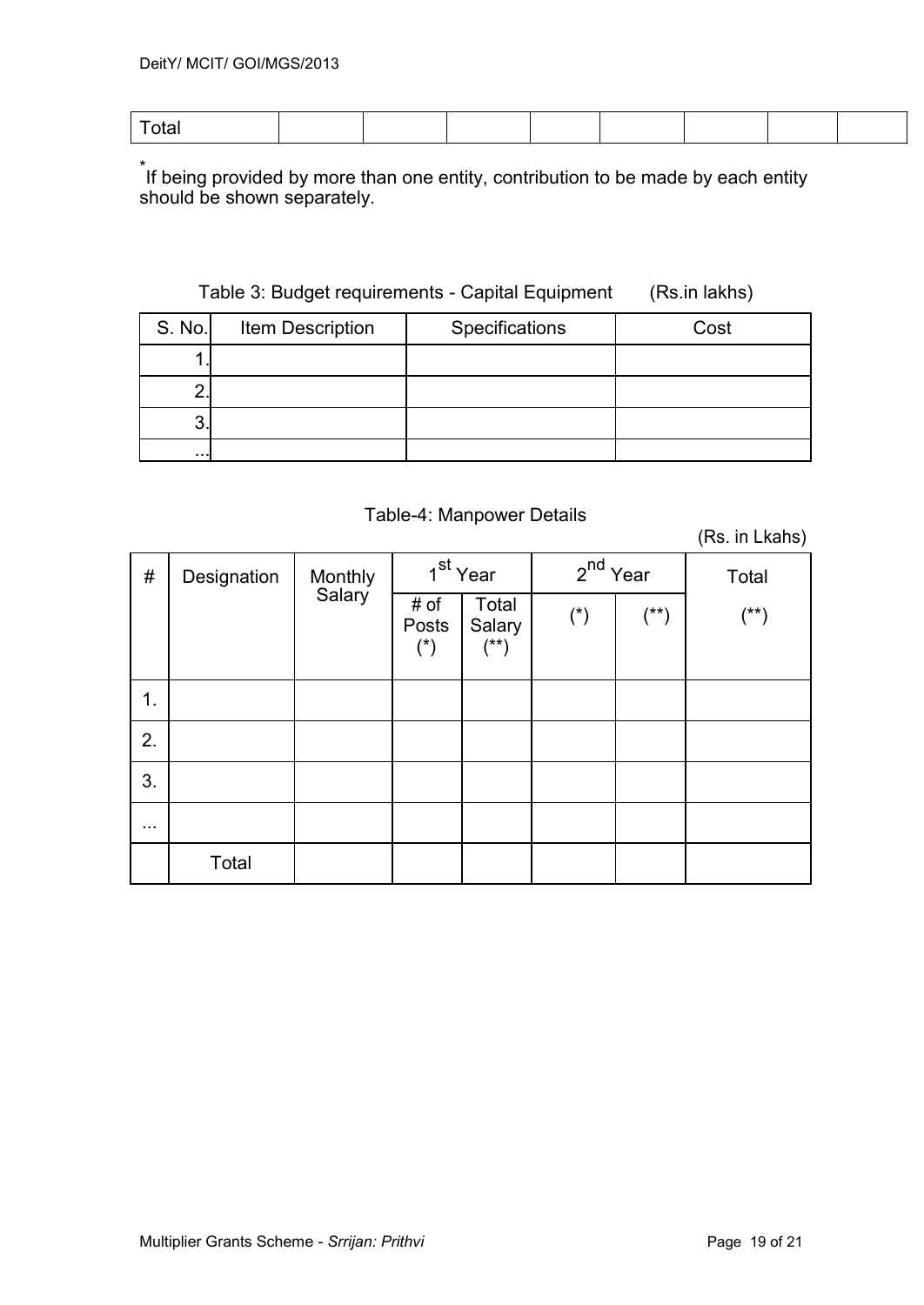#### PART V - ENDORSEMENT BY THE HEADS OF THE INDUSTRY/ INDUSTRY CONSORTIUM AND INSTITUTION

- 1. We hereby submit the project proposal titled "..... ...... ..... ...... ......" for consideration of the Department of Electronics & Information Technology, Government of India.
- 2. We agree to abide by the terms & conditions governing the grant-in-aid.
- 3. In case the project is approved, we undertake to:
	- i. make available facilities to carry it out, and agree to provide requisite support for the successful completion of the project.
	- ii. arrange for the submission of periodic progress reports and other information that may be required by the Department of Electronics & Information Technology and in general to ensure that the conditions attached to the award of such grant are fulfilled by our institution/ organization(s).
- 4. We certify that in case present chief coordinator/ investigator is not available for any reason to continue work on this project, the following persons will be available to carry it through to completion:

Sl. No. Name Designation 1.

2.

- 5. The Industry/ Industry Consortium and Institution(s) have reached a formal agreement on distribution of responsibilities, IPR sharing, sharing of royalty/lumpsum, and know-how transfer mechanism from the institute to the Industry/ Industry Consortium. A copy of the same is enclosed.
- 6. We certify that the i) Industry/ Consortium and Institution do not have common Director(s)/ Trustee(s); and ii) the Project Chief Coordinator (Industry/ Consortium) and Chief Investigator (Institute) are not related to any of the Director(s)/ Trustee(s) of the Industry/ Consortium and Institution.
- 7. We certify that we are the competent authority, by the virtue of the administrative and financial powers vested in us by .......... ....... ...... ...... ..... .................................. and .................................. ................ to undertake the above stated commitments on behalf of our institution/ organization(s).
- 8. The information provided is correct.

(Sd/-) (Sd/-)

Signature of the Chief Industry Coordinator Signature of the Chief Investigator Designation and Date **Designation and Date** Designation and Date

| $Sd/-$                                        | $Sd$ -                             |
|-----------------------------------------------|------------------------------------|
| Signature and Official Seal of the            | Signature and Official Seal of the |
| Head of the Industry Organization/ Consortium | Head of the Institution            |
| Designation                                   | Designation                        |
| Date:                                         | Date:                              |